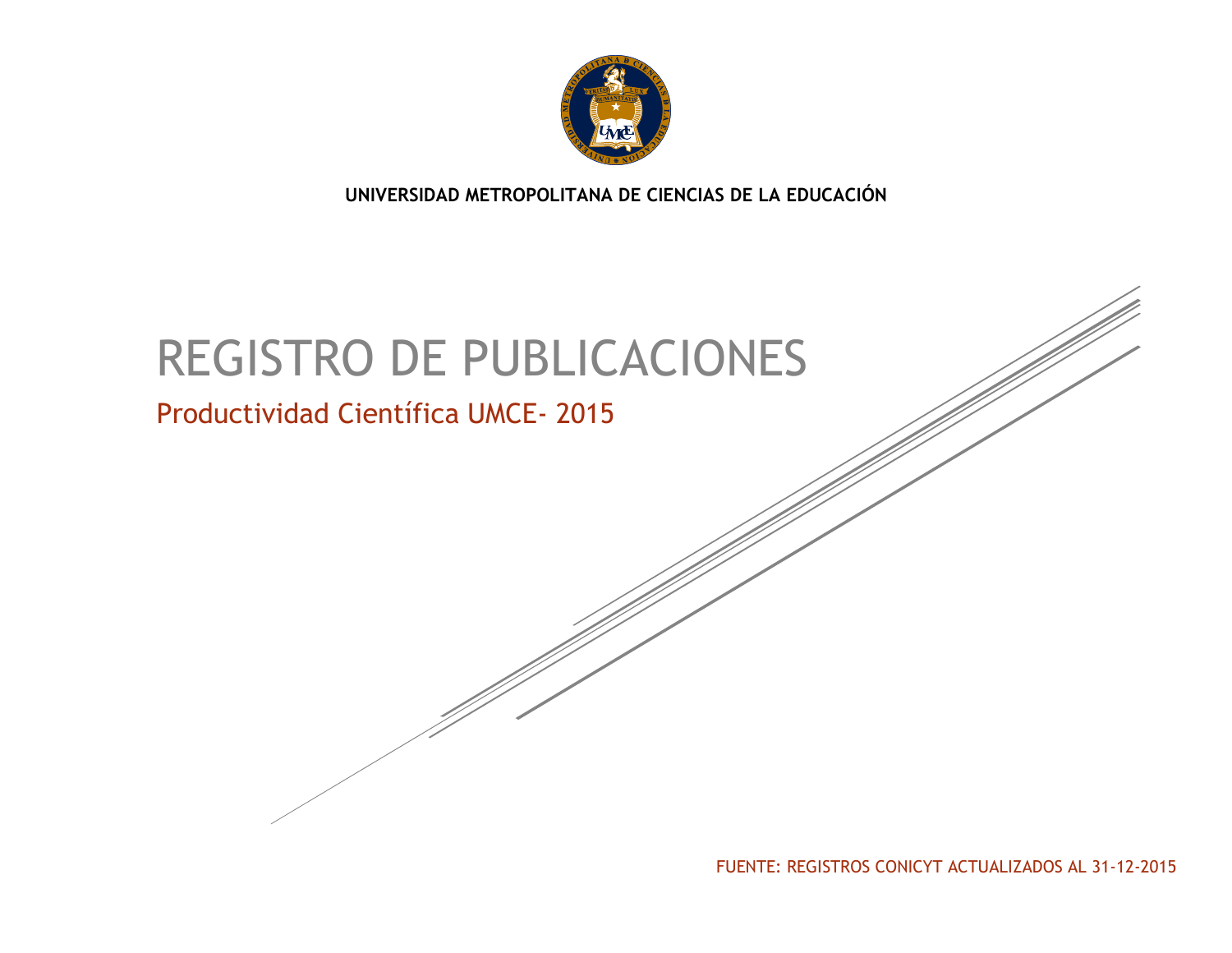



**Productividad Científica Universidad Metropolitana de Ciencias de la Educación, año 2015 (Fuente: Registros CONICYT actualizados al 31/12/2015)**

**Productividad por Facultad – Año 2015**

| <b>FACULTAD</b>                        | <b>WoS</b> | <b>Scopus</b> | <b>SciELO Chile - No</b><br><b>WoS</b> | <b>TOTAL</b> |
|----------------------------------------|------------|---------------|----------------------------------------|--------------|
| ARTES Y EDUCACIÓN FÍSICA               |            |               | ٠                                      |              |
| <b>CIENCIAS BÁSICAS</b>                | 31         |               | $\overline{\phantom{0}}$               | 33           |
| FILOSOFÍA Y EDUCACIÓN                  |            |               | $\blacksquare$                         |              |
| HISTORIA, GEOGRAFÍA Y<br><b>LETRAS</b> |            |               |                                        |              |
| <b>OTROS</b>                           |            |               | $\overline{\phantom{0}}$               |              |
| <b>TOTAL</b>                           | 39         | 13            |                                        | 52           |

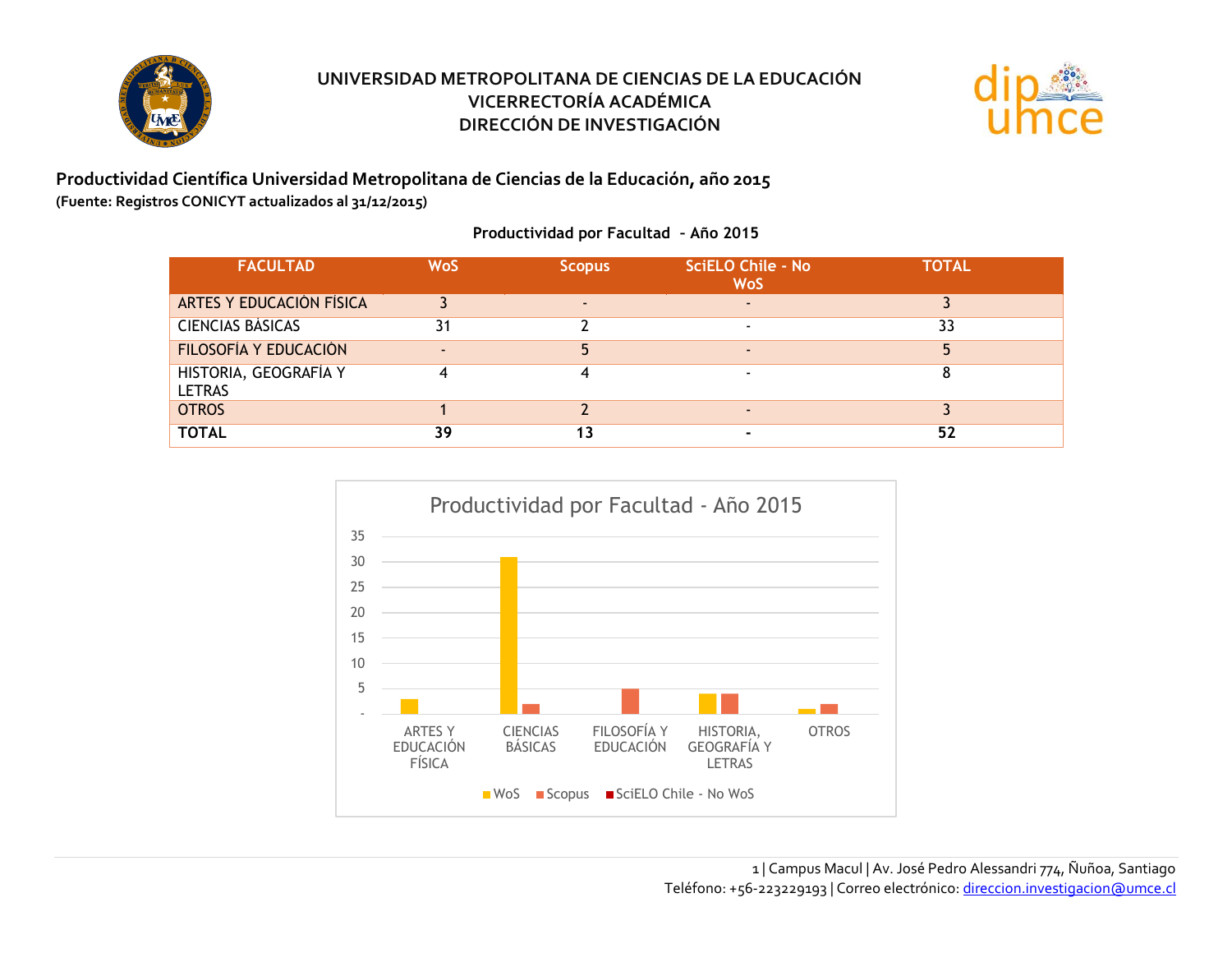



#### **Productividad Científica Universidad Metropolitana de Ciencias de la Educación, año 2015 (Fuente: Registros CONICYT actualizados al 31/12/2015)**

| $N^{\circ}$             | <b>AUTOR/ES</b>                                                                                               | <b>DEPARTAMENTO</b> | <b>FACULTAD</b>                    | <b>TÍTULO</b>                                                                                                                                        | <b>REFERENCIA</b>                                                                  | <b>INDEXACIÓN</b> |
|-------------------------|---------------------------------------------------------------------------------------------------------------|---------------------|------------------------------------|------------------------------------------------------------------------------------------------------------------------------------------------------|------------------------------------------------------------------------------------|-------------------|
| $\mathbf{1}$            | Aquilera-Olivares D,<br>Flores-Prado L, Veliz<br>D, Niemeyer HM.                                              | <b>ENTOMOLOGÍA</b>  | <b>CIENCIAS BÁSICAS</b>            | Mechanisms of inbreeding avoidance in the<br>one-piece drywood termite Neotermes<br>chilensis.                                                       | <b>Insectes Sociaux</b><br>2015;62(2):237-245.                                     | <b>WoS</b>        |
| $\overline{\mathbf{2}}$ | Atala C, Pereira G,<br>Romero C, Munoz-<br>Tapia L, Vargas R,<br>Suz LM.                                      | <b>BIOLOGÍA</b>     | <b>CIENCIAS BÁSICAS</b>            | Orchidioid fungi of the form-genus<br>Rhizoctonia associated with the roots of<br>Chloraea cuneata Lindl. from Araucania,<br>Chile.                  | Gayana Botanica<br>2015;72(1):145-148.                                             | WoS               |
| $\overline{\mathbf{3}}$ | Atala C, Schneider C,<br>Bravo G, Quilodran<br>M, Vargas R.                                                   | <b>BIOLOGÍA</b>     | <b>CIENCIAS BÁSICAS</b>            | Anatomical, physiological and chemical<br>differences between populations of<br>Pseudocyphellaria flavicans (Hook. f. &<br>Taylor) Vain. from Chile. | Gayana Botanica<br>$2015,72(1):21-26.$                                             | <b>WoS</b>        |
| 4                       | Behn A, Correa I.                                                                                             | <b>MATEMÁTICA</b>   | <b>CIENCIAS BÁSICAS</b>            | NILPOTENCY OF COMMUTATIVE FINITELY<br>GENERATED ALGEBRAS SATISFYING alpha<br>$R-x(3) + \text{beta } R(x)Rx2=0.$                                      | Communications in<br>Algebra<br>2015;43(12):5291-5297.                             | WoS               |
| 5                       | Bellazzini M,<br>Mucciarelli A, Sollima<br>A, Catelan M,<br>Dalessandro E,<br>Correnti M, C Cortes,<br>et al. | <b>FÍSICA</b>       | <b>CIENCIAS BÁSICAS</b>            | Kinematics of a globular cluster with an<br>extended profile: NGC 5694.                                                                              | Monthly Notices of the<br>Royal Astronomical<br>Society 2015;446(3):3130-<br>3138. | <b>WoS</b>        |
| 6                       | Cabezas-Opazo FA,<br>Vergara-Pulgar K,<br>Perez MJ, Jara C,<br>Osorio-Fuentealba<br>C, Quintanilla RA.        | KINESIOLOGÍA        | <b>ARTES Y</b><br>EDUCACIÓN FÍSICA | Mitochondrial Dysfunction Contributes to the<br>Pathogenesis of Alzheimer's Disease.                                                                 | Oxidative Medicine and<br>Cellular Longevity 2015.                                 | <b>WoS</b>        |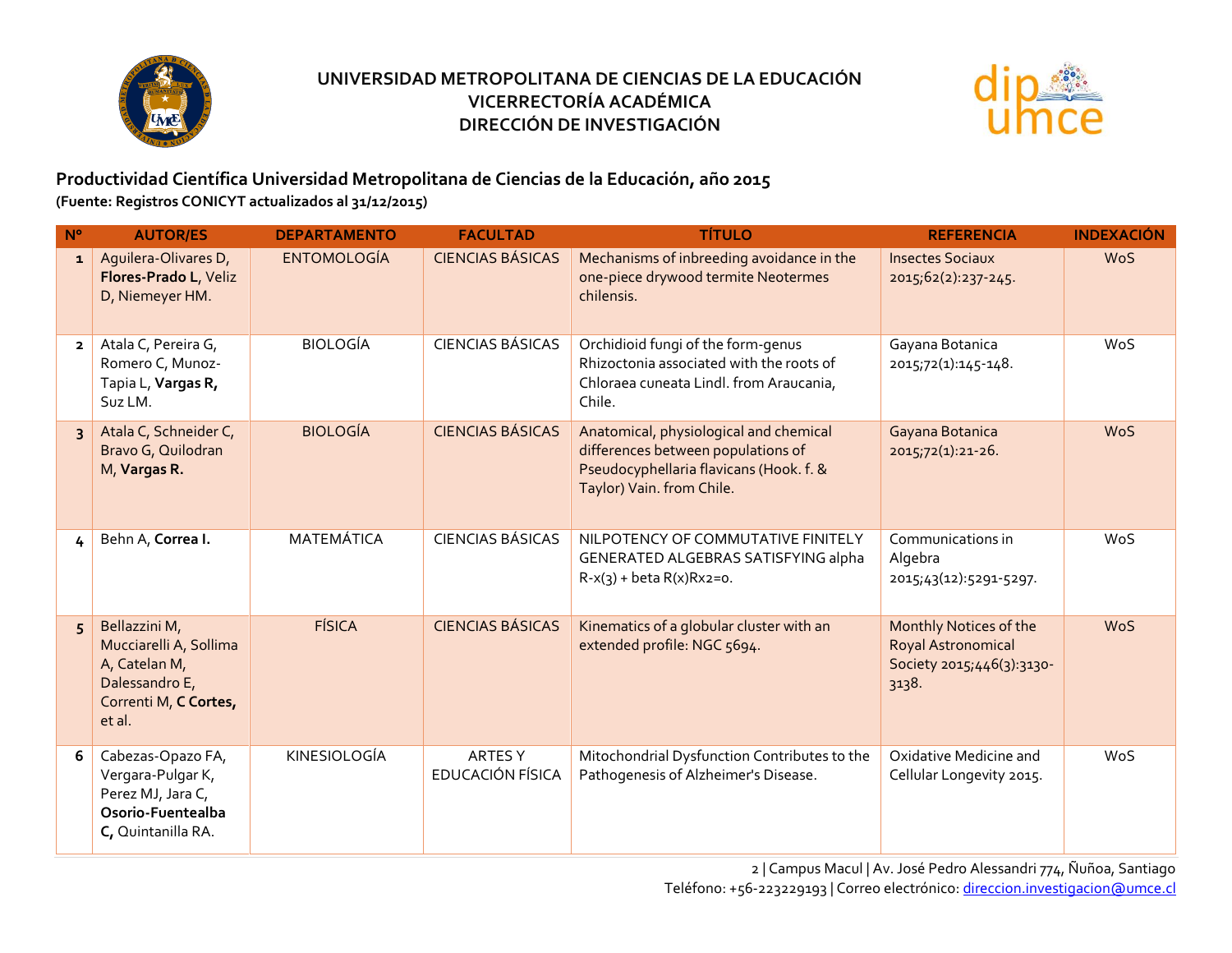



| $N^{\circ}$    | <b>AUTOR/ES</b>                                                                        | <b>DEPARTAMENTO</b> | <b>FACULTAD</b>         | <b>TÍTULO</b>                                                                                                                                                     | <b>REFERENCIA</b>                                                    | <b>INDEXACIÓN</b> |
|----------------|----------------------------------------------------------------------------------------|---------------------|-------------------------|-------------------------------------------------------------------------------------------------------------------------------------------------------------------|----------------------------------------------------------------------|-------------------|
| $\overline{7}$ | Castaneda P, Munoz<br>M, Garcia-Rojo G,<br>Ulloa JL, Bravo JA,<br>Marquez R, et al.    | <b>BIOLOGÍA</b>     | <b>CIENCIAS BÁSICAS</b> | Association of N-cadherin levels and<br>downstream effectors of Rho GTPases with<br>dendritic spine loss induced by chronic stress<br>in rat hippocampal neurons. | Journal of Neuroscience<br>Research<br>2015;93(10):1476-1491.        | <b>WoS</b>        |
| 8              | Chiu KS.                                                                               | <b>MATEMÁTICA</b>   | <b>CIENCIAS BÁSICAS</b> | On generalized impulsive piecewise constant<br>delay differential equations.                                                                                      | Science China-<br>Mathematics<br>2015;58(9):1981-2002.               | WoS               |
| 9              | Chiu KS, Jeng JC.                                                                      | <b>MATEMÁTICA</b>   | <b>CIENCIAS BÁSICAS</b> | Stability of oscillatory solutions of differential<br>equations with general piecewise constant<br>arguments of mixed type.                                       | Mathematische<br>Nachrichten<br>2015;288(10):1085-1097.              | <b>WoS</b>        |
| 10             | Cordova-Lepe F,<br>Robledo G, Cabrera-<br>Villegas J.                                  | MATEMÁTICA          | <b>CIENCIAS BÁSICAS</b> | POPULATION GROWTH MODELING WITH<br>BOOM AND BUST PATTERNS: THE<br>IMPULSIVE DIFFERENTIAL EQUATION<br><b>FORMALISM</b>                                             | Journal of Biological<br>Systems 2015;23:S135-<br>S <sub>149</sub> . | <b>WoS</b>        |
| 11             | Cortes C, Maciel SC,<br>Vieira S, Lopes CEF,<br>Leao IC, de Oliveira<br>GP, et al.     | <b>FÍSICA</b>       | <b>CIENCIAS BÁSICAS</b> | Stellar parameters for stars of the CoRoT<br>exoplanet field.                                                                                                     | Astronomy &<br>Astrophysics 2015;581.                                | <b>WoS</b>        |
| 12             | Cortes LA, Castro L,<br>Pesce B, Maya JD,<br>Ferreira J, Castro-<br>Castillo V, et al. | QUÍMICA             | <b>CIENCIAS BÁSICAS</b> | Novel Gallate Triphenylphosphonium<br>Derivatives with Potent Antichagasic Activity.                                                                              | Plos One 2015;10(8).                                                 | WoS               |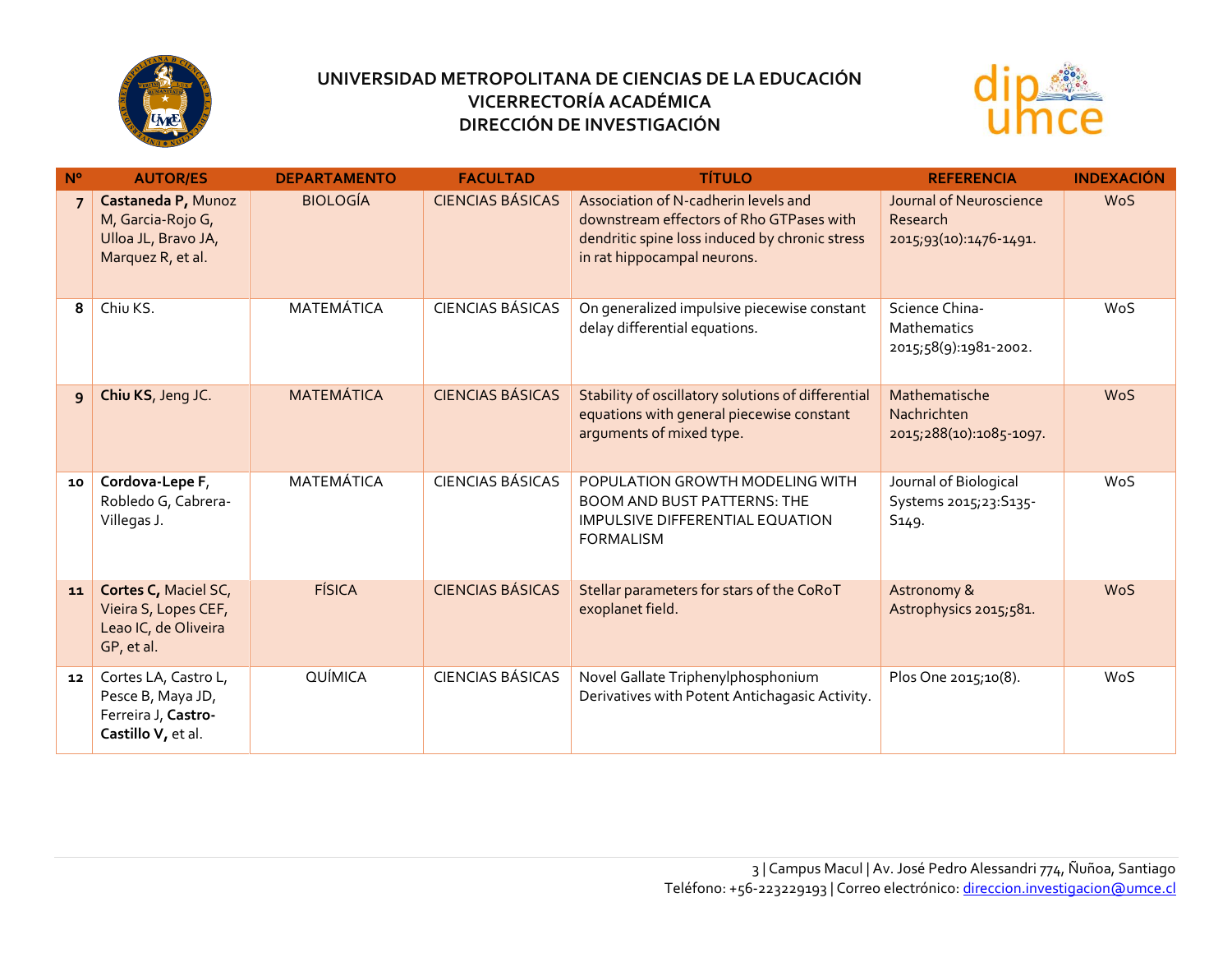



| $N^{\circ}$ | <b>AUTOR/ES</b>                                                                                  | <b>DEPARTAMENTO</b> | <b>FACULTAD</b>         | <b>TÍTULO</b>                                                                                                                                                                                                       | <b>REFERENCIA</b>                                                                                                                       | <b>INDEXACIÓN</b> |
|-------------|--------------------------------------------------------------------------------------------------|---------------------|-------------------------|---------------------------------------------------------------------------------------------------------------------------------------------------------------------------------------------------------------------|-----------------------------------------------------------------------------------------------------------------------------------------|-------------------|
| 13          | Frias-Lasserre D.                                                                                | <b>ENTOMOLOGÍA</b>  | <b>CIENCIAS BÁSICAS</b> | <b>Effects of Female fruit-marking Pheromones</b><br>on Oviposition, Mating, and Male Behavior in<br>the Neotropical Species Rhagoletis conversa<br>Brethes and Rhagoletis brncici Frias (Diptera:<br>Tephritidae). | <b>Neotropical Entomology</b><br>2015;44(6):560-564.                                                                                    | <b>WoS</b>        |
| 14          | Garrido C, Weiss-<br>Lopez BE, Vallette<br>MMC.                                                  | QUÍMICA             | <b>CIENCIAS BÁSICAS</b> | Surface-enhanced Raman scattering activity<br>of negatively charged bio-analytes from a<br>modified silver colloid.                                                                                                 | <b>Spectroscopy Letters</b><br>2016;49(1):11-18.                                                                                        | WoS               |
| 15          | Gaya E, Fernandez-<br>Brime S, Vargas R,<br>Lachlan RF, Gueidan<br>C, Ramirez-Mejia M,<br>et al. | <b>BIOLOGÍA</b>     | <b>CIENCIAS BÁSICAS</b> | The adaptive radiation of lichen-forming<br>Teloschistaceae is associated with<br>sunscreening pigments and a bark-to-rock<br>substrate shift.                                                                      | Proceedings of the<br>National Academy of<br><b>Sciences of the United</b><br><b>States of America</b><br>2015;112(37):11600-<br>11605. | <b>WoS</b>        |
| 16          | Gonzalez CR.                                                                                     | <b>ENTOMOLOGÍA</b>  | <b>CIENCIAS BÁSICAS</b> | Two new species of the genus Dasybasis<br>Macquart, 1847, from Chile (Diptera:<br>Tabanidae: Diachlorini).                                                                                                          | Zootaxa<br>2014;3893(2):293-300.                                                                                                        | WoS               |
| 17          | <b>Gonzalez CR, Reyes</b><br>C, Canals A, Parra A,<br>Munoz X, Rodriguez<br>K.                   | <b>ENTOMOLOGÍA</b>  | <b>CIENCIAS BÁSICAS</b> | An entomological and seroepidemiological<br>study of the vectorial-transmission risk of<br>Chagas disease in the coast of northern Chile                                                                            | <b>Medical and Veterinary</b><br>Entomology<br>2015;29(4):387-392.                                                                      | <b>WoS</b>        |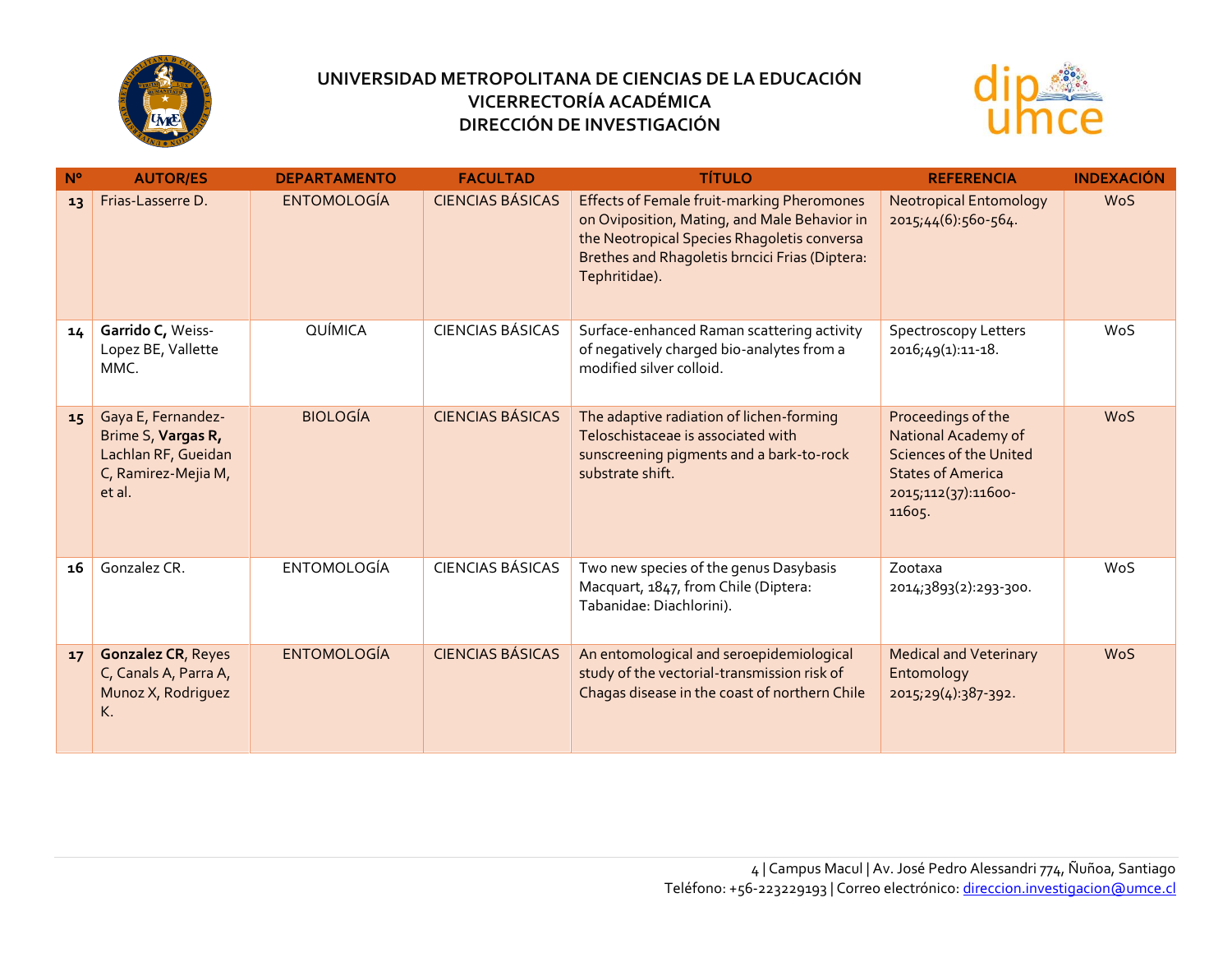



| $N^{\circ}$ | <b>AUTOR/ES</b>                                                                                     | <b>DEPARTAMENTO</b>            | <b>FACULTAD</b>                           | <b>TÍTULO</b>                                                                                                                                                                               | <b>REFERENCIA</b>                                                                               | <b>INDEXACIÓN</b> |
|-------------|-----------------------------------------------------------------------------------------------------|--------------------------------|-------------------------------------------|---------------------------------------------------------------------------------------------------------------------------------------------------------------------------------------------|-------------------------------------------------------------------------------------------------|-------------------|
| 18          | Gonzalez CR, Reyes<br>C, Rada V.                                                                    | <b>ENTOMOLOGÍA</b>             | <b>CIENCIAS BÁSICAS</b>                   | Redescription of the adults and new<br>descriptions of the previously unknown<br>immature stages of Culex (Culex) articularis<br>Philippi, 1865 (Diptera: Culicidae) from<br>central Chile. | Zootaxa<br>2015;3955(3):444-450.                                                                | WoS               |
| 19          | Gonzalez-Lorca J,<br>Rivera-Hutinel A,<br>Moncada X, Lobos S,<br>Seelenfreund D,<br>Seelenfreund A. | <b>ENTOMOLOGÍA</b>             | <b>CIENCIAS BÁSICAS</b>                   | Ancient and modern introduction of<br>Broussonetia papyrifera (L. Vent.; Moraceae)<br>into the Pacific: genetic, geographical and<br>historical evidence.                                   | New Zealand Journal of<br>Botany 2015;53(2):75-89.                                              | <b>WoS</b>        |
| 20          | Krellenberg K, Link F,<br>Welz J, Harris J, Barth<br>K, Irarrazaval F.                              | <b>HISTORIA Y</b><br>GEOGRAFÍA | HISTORIA,<br><b>GEOGRAFÍA Y</b><br>LETRAS | Supporting local adaptation: The contribution<br>of socio-environmental fragmentation to<br>urban vulnerability.                                                                            | Applied Geography<br>2014;55:61-70.                                                             | WoS               |
| 21          | Linares-Flores C,<br>Mendizabal F,<br>Arratia-Perez R,<br>Inostroza N, Orellana<br>C.               | QUÍMICA                        | <b>CIENCIAS BÁSICAS</b>                   | Substituents role in zinc phthalocyanine<br>derivatives used as dye-sensitized solar cells.<br>A theoretical study using Density Functional<br>Theory.                                      | <b>Chemical Physics Letters</b><br>2015;639:172-177.                                            | <b>WoS</b>        |
| 22          | Llanos L, Gonzalez<br>CR, Saldarriaga-<br>Cordoba M.                                                | <b>ENTOMOLOGÍA</b>             | <b>CIENCIAS BÁSICAS</b>                   | Revision of the New World species of the<br>genus Pelecorhynchus Macquart, 1850<br>(Diptera: Pelecorhynchidae).                                                                             | Zootaxa<br>2015;3955(2):188-210.                                                                | WoS               |
| 23          | Mena NP, Garcia-<br>Beltran O, Lourido F,<br>Urrutia PJ, Mena R,<br>Castro-Castillo V, et<br>al.    | QUÍMICA                        | <b>CIENCIAS BÁSICAS</b>                   | The novel mitochondrial iron chelator 5-<br>((methylamino)methyl)-8-hydroxyquinoline<br>protects against mitochondrial-induced<br>oxidative damage and neuronal death.                      | <b>Biochemical and</b><br><b>Biophysical Research</b><br>Communications<br>2015;463(4):787-792. | <b>WoS</b>        |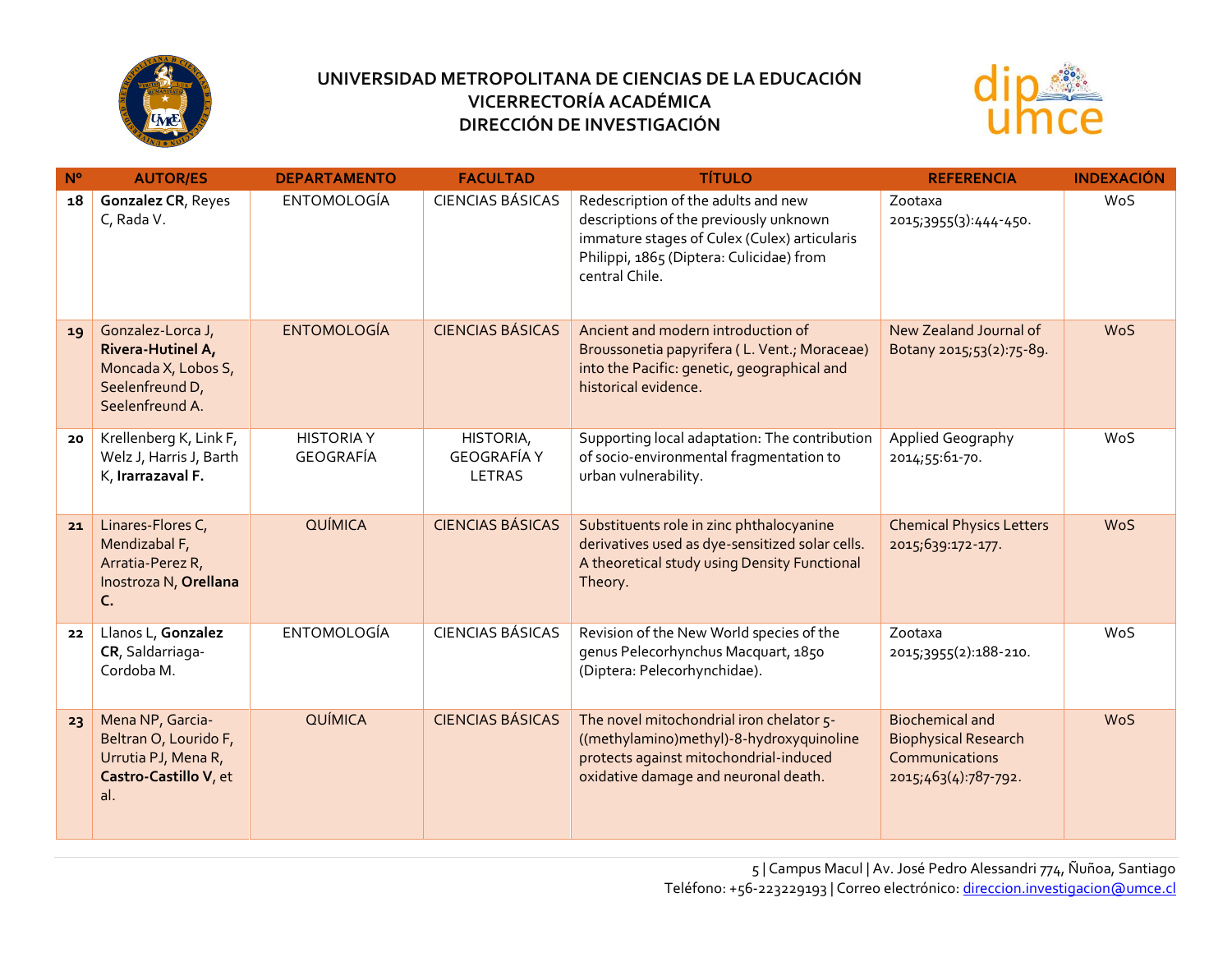



| $N^{\circ}$ | <b>AUTOR/ES</b>                                                                                        | <b>DEPARTAMENTO</b> | <b>FACULTAD</b>                    | <b>TÍTULO</b>                                                                                                                     | <b>REFERENCIA</b>                                                                                                   | <b>INDEXACIÓN</b> |
|-------------|--------------------------------------------------------------------------------------------------------|---------------------|------------------------------------|-----------------------------------------------------------------------------------------------------------------------------------|---------------------------------------------------------------------------------------------------------------------|-------------------|
| 24          | Mendizabal F, Lopez<br>A, Arratia-Perez R,<br>Inostroza N, Linares-<br>Flores C.                       | QUÍMICA             | <b>CIENCIAS BÁSICAS</b>            | Interaction of YD2 and TiO2 in dye-sensitized<br>solar cells (DSSCs): a density functional<br>theory study.                       | Journal of Molecular<br>Modeling 2015;21(9).                                                                        | WoS               |
| 25          | Mendizabal F, Lopez<br>A, Arratia-Perez R,<br>Zapata-Torres G.                                         | QUÍMICA             | <b>CIENCIAS BÁSICAS</b>            | Interaction of LD14 and TiO2 in dye-<br>sensitized solar-cells (DSSC): A density<br>functional theory study.                      | Computational and<br><b>Theoretical Chemistry</b><br>2015;1070:117-125.                                             | <b>WoS</b>        |
| 26          | Mendizabal F,<br>Miranda-Rojas S,<br><b>Barrientos L.</b>                                              | QUÍMICA             | <b>CIENCIAS BÁSICAS</b>            | Theoretical study on interactions of<br>fluorinated organomercurials with arene and<br>gold fragments.                            | <b>Physical Chemistry</b><br><b>Chemical Physics</b><br>2015;17(39):26417-26428.                                    | WoS               |
| 27          | Mendizabal F,<br>Miranda-Rojas S,<br><b>Barrientos-Poblete</b><br>L.                                   | QUÍMICA             | <b>CIENCIAS BÁSICAS</b>            | A comparative study between post-Hartree-<br>Fock methods and density functional theory<br>in closed-shell aurophilic attraction. | Computational and<br><b>Theoretical Chemistry</b><br>2015;1057:74-79.                                               | <b>WoS</b>        |
| 28          | Molina E, Ducaud P,<br>Bustamante I, Leon-<br>Prados JA, Otero-<br>Saborido FM,<br>Gonzalez-Jurado JA. | <b>DEFDER</b>       | <b>ARTES Y</b><br>EDUCACIÓN FÍSICA | VARIATION OF BONE MINERAL DENSITY<br><b>INDUCED BY EXERCISE IN</b><br>POSTMENOPAUSAL WOMEN.                                       | Revista Internacional De<br>Medicina Y Ciencias De<br>La Actividad Fisica Y Del<br>Deporte 2015;15(59):527-<br>541. | WoS               |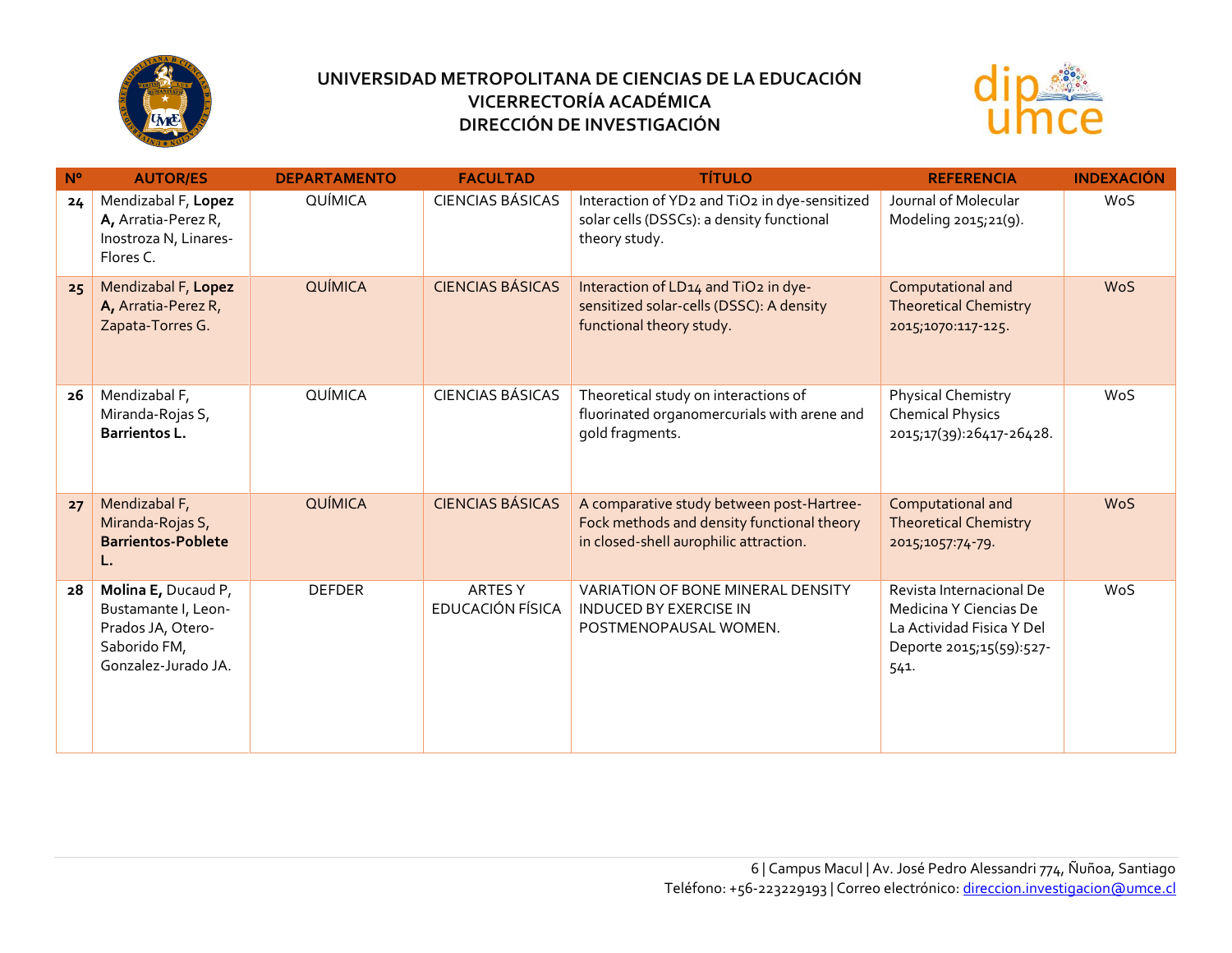



| $N^{\circ}$ | <b>AUTOR/ES</b>                                                                  | <b>DEPARTAMENTO</b>                       | <b>FACULTAD</b>                                  | <b>TÍTULO</b>                                                                                                           | <b>REFERENCIA</b>                                            | <b>INDEXACIÓN</b> |
|-------------|----------------------------------------------------------------------------------|-------------------------------------------|--------------------------------------------------|-------------------------------------------------------------------------------------------------------------------------|--------------------------------------------------------------|-------------------|
| 29          | Munoz JG.                                                                        | CASTELLANO                                | HISTORIA,<br><b>GEOGRAFÍA Y</b><br><b>LETRAS</b> | JOAQUIN DIAZ GARCES AND ARTURO<br>ALESSANDRI PALMA: FROM THE CRITIQUE<br>OF MODERNITY TO THE POLITICAL<br>CHRONICLE.    | Anales De Literatura<br>Chilena 2015;16(23):53-<br>68.       | <b>WoS</b>        |
| 30          | Munoz-Reyes JA,<br>Fernandez AM,<br>Flores-Prado L,<br>Guerra R, Turiegano<br>Ε. | <b>ENTOMOLOGÍA</b>                        | <b>CIENCIAS BÁSICAS</b>                          | Fighting ability influences mate value in late<br>adolescent men.                                                       | Personality and Individual<br>Differences 2015;80:46-<br>50. | WoS               |
| 31          | Nova DAR.                                                                        | <b>CENTRO ESTUDIOS</b><br><b>CLÁSICOS</b> | HISTORIA,<br><b>GEOGRAFÍA Y</b><br><b>LETRAS</b> | Deponent verbs in Plautus's Aulularia.                                                                                  | Onomazein 2014(30).                                          | <b>WoS</b>        |
| 32          | Osorio-Fuentealba<br>$C$ , Klip A.                                               | KINESIOLOGÍA                              | ARTES Y<br>EDUCACIÓN FÍSICA                      | Dissecting signalling by individual Akt/PKB<br>isoforms, three steps at once.                                           | <b>Biochemical Journal</b><br>2015;470:E13-E16.              | WoS               |
| 33          | Pasquini L, Cortes C,<br>Lombardi M, Monaco<br>L, Leao IC, Delabre B.            | <b>FÍSICA</b>                             | <b>CIENCIAS BÁSICAS</b>                          | Tachoastrometry: astrometry with radial<br>velocities.                                                                  | Astronomy &<br>Astrophysics 2015;574.                        | <b>WoS</b>        |
| 34          | Rosasi MFE,<br>Gonzalez EEP.                                                     | SIN INFORMACIÓN                           | SIN INFORMACIÓN                                  | A PROPOSED CLASSIFICATION OF THE<br>MASTER CLASS AT THE FACULTY OF LAW.                                                 | Revista Chilena De<br>Derecho 2014;41(3):907-<br>924.        | WoS               |
| 35          | Sanchez AV.                                                                      | <b>BIOLOGÍA</b>                           | <b>CIENCIAS BÁSICAS</b>                          | A comparative study of the eggs morphology<br>in Tettigoniinae (Insecta: Orthoptera) of<br>Chile, using a SEM approach. | Gayana 2014;78(2):144-<br>151.                               | <b>WoS</b>        |
| 36          | Sanchez AV.                                                                      | <b>BIOLOGÍA</b>                           | <b>CIENCIAS BÁSICAS</b>                          | A new species of Platydecticus (Orthoptera:<br>Tettigoniidae: Tettigoniinae; Nedubini) from<br>the Andes of Chile.      | Zootaxa<br>2015;4040(2):243-250.                             | WoS               |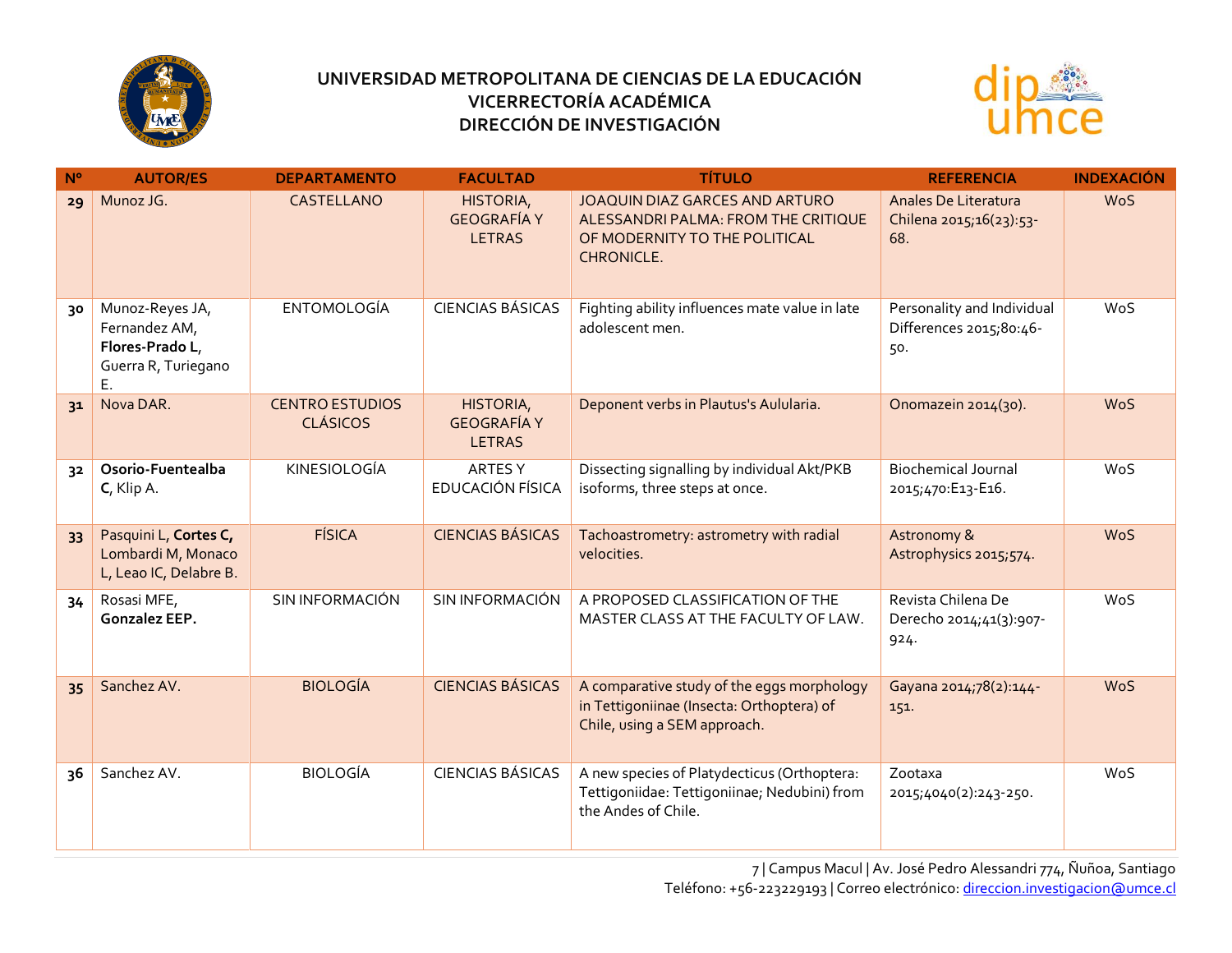



| $N^{\circ}$ | <b>AUTOR/ES</b>                                                                                                 | <b>DEPARTAMENTO</b> | <b>FACULTAD</b>                                  | <b>TÍTULO</b>                                                                                                                | <b>REFERENCIA</b>                                                                               | <b>INDEXACIÓN</b> |
|-------------|-----------------------------------------------------------------------------------------------------------------|---------------------|--------------------------------------------------|------------------------------------------------------------------------------------------------------------------------------|-------------------------------------------------------------------------------------------------|-------------------|
| 37          | Sanhueza L, Castro J,<br>Urzua E, Barrientos<br>L, Oyarzun-Ampuero<br>F, Pesenti H, et al.                      | QUÍMICA             | <b>CIENCIAS BÁSICAS</b>                          | Photochromic Solid Materials Based on<br>Poly(decylviologen) Complexed with Alginate<br>and Poly(sodium 4-styrenesulfonate). | Journal of Physical<br>Chemistry B<br>2015;119(41):13208-<br>13217.                             | <b>WoS</b>        |
| 38          | Soto-Barba J, Pereira<br>DI, Perez HE, Lira<br>HO, Mella MR.                                                    | <b>INGLÉS</b>       | HISTORIA,<br><b>GEOGRAFÍA Y</b><br><b>LETRAS</b> | DIATOPIC VARIATION IN THE SPEECH OF<br>CHILEAN PROFESSIONALS: SUBJECTIVE<br>ASSESSMENT.                                      | Rla-Revista De<br>Linguistica Teorica Y<br>Aplicada 2015;53(1):131-<br>147.                     | WoS               |
| 39          | Torrico-Bazoberry D,<br>Caceres-Sanchez L,<br>Saavedra-Ulloa D,<br>Flores-Prado L,<br>Niemeyer HM, Pinto<br>CF. | <b>ENTOMOLOGÍA</b>  | <b>CIENCIAS BÁSICAS</b>                          | Biology and Ecology of Alchisme grossa in a<br>Cloud Forest of the Bolivian Yungas.                                          | Journal of Insect Science<br>2014, 14.                                                          | <b>WoS</b>        |
| 40          | <b>JUAN ANTONIO</b><br><b>REQUENA CERDA</b>                                                                     | ED. BÁSICA          | <b>FILOSOFÍA Y</b><br><b>EDUCACIÓN</b>           | CONSTITUCION DEL SUJETO DE LA<br>ENUNCIACION EN EL POEMA BALADA DE<br>PABLO DE ROKHA DE LOS GEMIDOS                          | <b>LITERATURAY</b><br>LINGUISTICA, 2015, vol.,<br>vol. suple., n. 32, n. suple.<br>$p. 85 - 98$ | <b>SCOPUS</b>     |
| 41          | <b>TERESA AYALA</b><br><b>PEREZ</b>                                                                             | CASTELLANO          | HISTORIA,<br><b>GEOGRAFÍA Y</b><br><b>LETRAS</b> | LA PALABRA ESCRITA EN LA ERA DE LA<br><b>COMUNICACION DIGITAL</b>                                                            | <b>LITERATURAY</b><br>LINGUISTICA, 2014, vol.,<br>vol. suple., n. 30, n. suple.<br>p. 284 - 301 | <b>SCOPUS</b>     |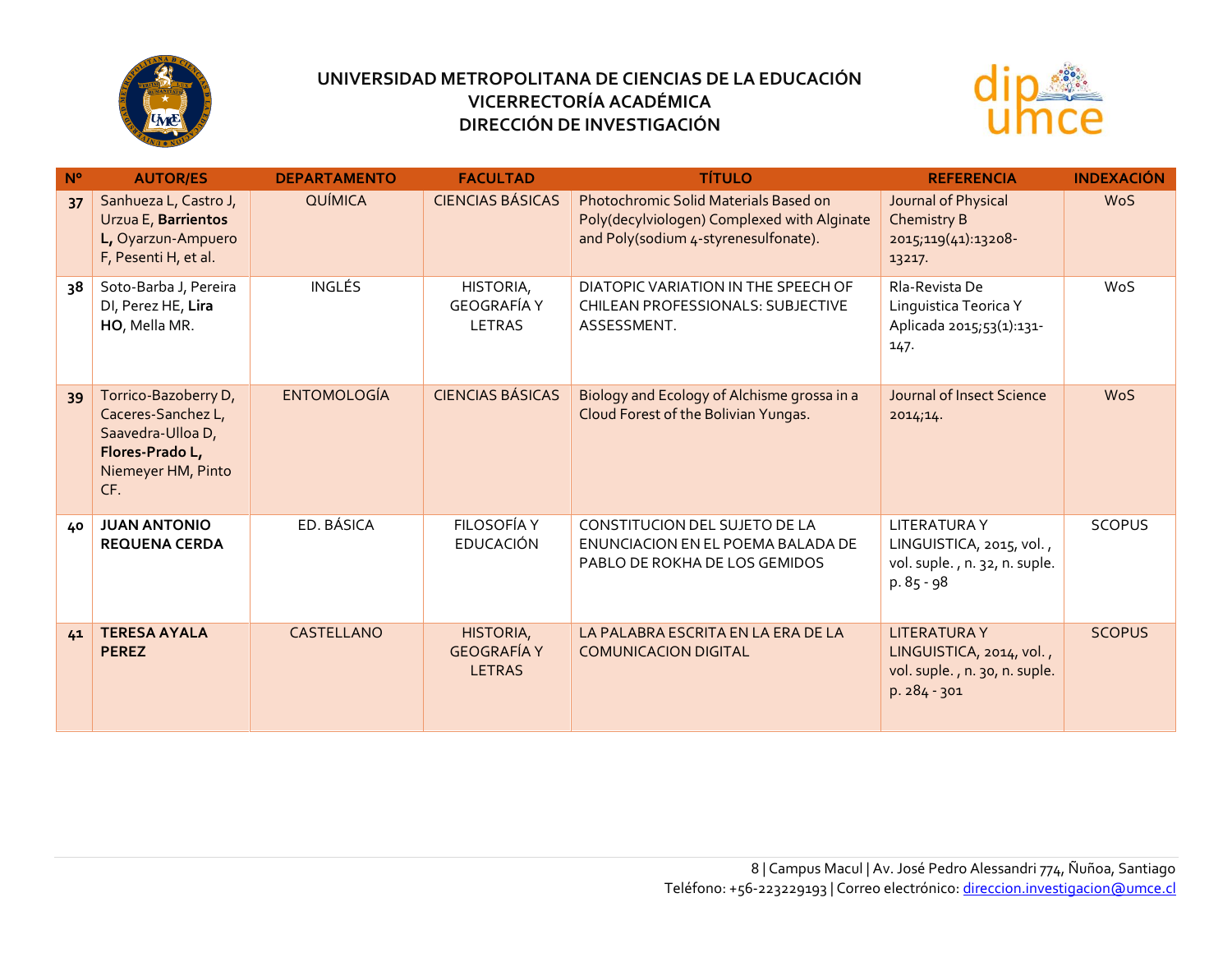



| $N^{\circ}$ | <b>AUTOR/ES</b>                          | <b>DEPARTAMENTO</b>    | <b>FACULTAD</b>                                  | <b>TÍTULO</b>                                                                                                                                                    | <b>REFERENCIA</b>                                                                                                    | <b>INDEXACIÓN</b> |
|-------------|------------------------------------------|------------------------|--------------------------------------------------|------------------------------------------------------------------------------------------------------------------------------------------------------------------|----------------------------------------------------------------------------------------------------------------------|-------------------|
| 42          | <b>MARCO ANTONIO</b><br><b>ALARCON</b>   | CASTELLANO             | HISTORIA,<br><b>GEOGRAFÍA Y</b><br><b>LETRAS</b> | PATRONES VALORATIVOS DE ACTITUD EN<br>ANOTACIONES EN EL LIBRO DE CLASES:<br>JUICIOS AFECTOS Y APRECIACIONES DE<br>LOS DOCENTE EN UN CONTEXTO<br><b>EDUCATIVO</b> | <b>LITERATURAY</b><br>LINGUISTICA, 2015, vol.,<br>vol. suple., n. 31, n. suple.<br>p. 269 - 294                      | <b>SCOPUS</b>     |
| 43          | <b>LILIANA C BELMAR</b><br><b>BIZAMA</b> | CASTELLANO             | HISTORIA,<br><b>GEOGRAFÍA Y</b><br><b>LETRAS</b> | PROPUESTA DIDACTICA PARA EL ESTUDIO<br>CONTRASTIVO DEL LEXICO EN EL SECTOR<br>DE LENGUAJE Y COMUNICACIÓN                                                         | <b>LITERATURAY</b><br>LINGUISTICA, 2014, vol.,<br>vol. suple., n. 30, n. suple.<br>$p.302 - 325$                     | <b>SCOPUS</b>     |
| 44          | <b>MARIA DELIA</b><br><b>MARTINEZ N</b>  | ED. PARVULARIA         | FILOSOFÍA Y<br><b>EDUCACIÓN</b>                  | TEATRALIDADES DE CALLE EN EL CUZCO<br>COLONIAL                                                                                                                   | ATENEA (CONCEPCION),<br>2015, vol., vol. suple., n.<br>511, n. suple. p. 125 - 145                                   | <b>SCOPUS</b>     |
| 45          | <b>NOLFA IBAÑEZ</b><br><b>SALGADO</b>    | <b>ED. DIFERENCIAL</b> | <b>FILOSOFÍA Y</b><br><b>EDUCACIÓN</b>           | LA TRIADA CULTURALCONTEXTUAL: UNA<br>OPORTUNIDAD PARA ASEGURAR LA<br>PERTINENCIA CULTURAL EN LA<br><b>IMPLEMENTACION DE LA EDUCACION</b><br><b>INTERCULTURAL</b> | <b>ESTUDIOS</b><br><b>PEDAGOGICOS</b><br>(VALDIVIA), 2015, vol. 41,<br>vol. suple., n. 1, n. suple.<br>$p.323 - 335$ | <b>SCOPUS</b>     |
| 46          | <b>NOLFA IBAÑEZ</b><br><b>SALGADO</b>    | ED. DIFERENCIAL        | <b>FILOSOFÍA Y</b><br><b>EDUCACIÓN</b>           | SABERES PROFESIONALES PARA LA<br>TRANSFORMACION DEL MODELO<br><b>EDUCATIVO EN CHILE</b>                                                                          | <b>ESTUDIOS</b><br>PEDAGOGICOS<br>(VALDIVIA), 2014, vol. 40,<br>vol. suple., n. Especial, n.<br>suple. p. 145 - 160  | <b>SCOPUS</b>     |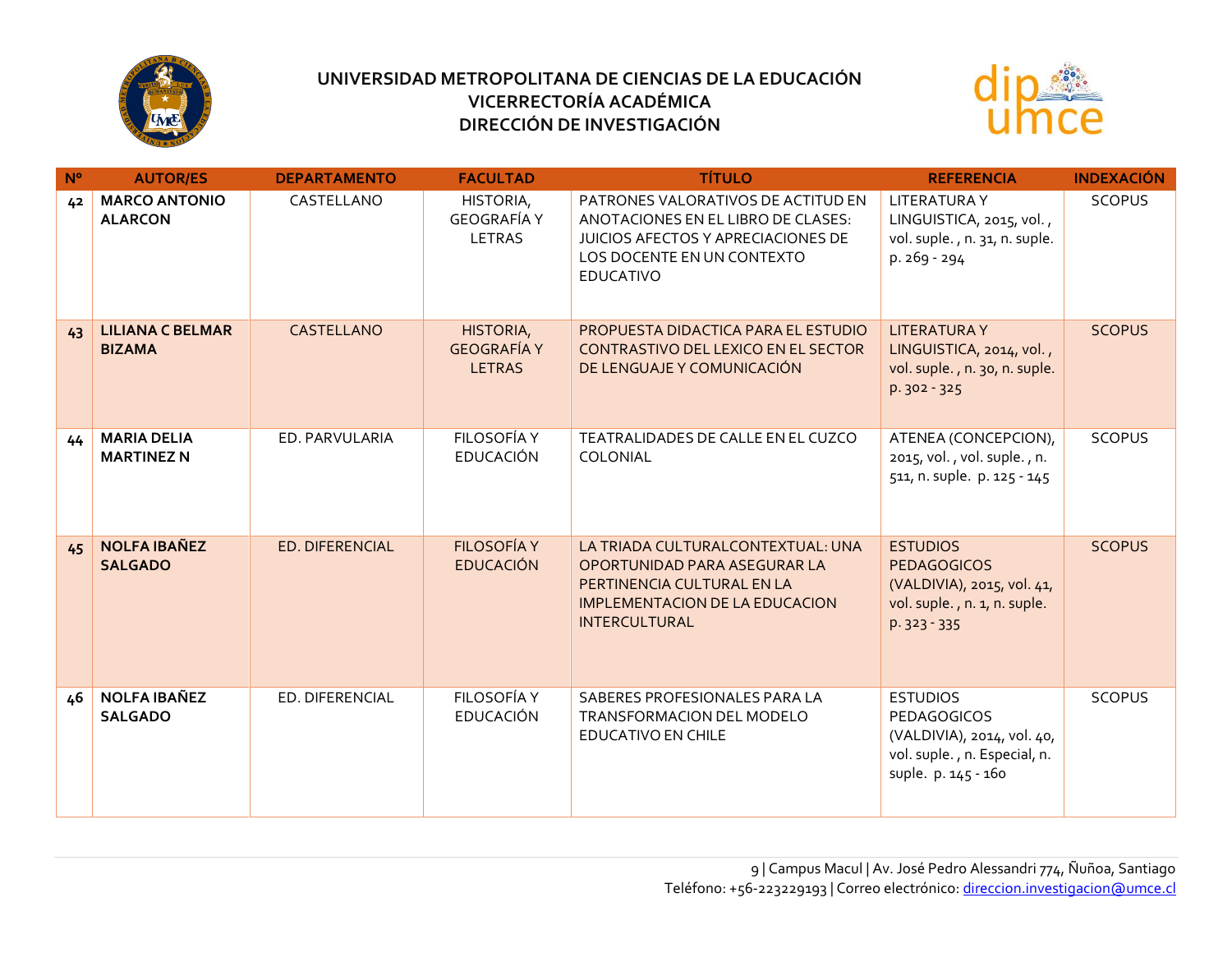



| $N^{\circ}$ | <b>AUTOR/ES</b>                                                          | <b>DEPARTAMENTO</b>              | <b>FACULTAD</b>                                  | <b>TÍTULO</b>                                                                                                                                                                                                                                                                           | <b>REFERENCIA</b>                                                            | <b>INDEXACIÓN</b> |
|-------------|--------------------------------------------------------------------------|----------------------------------|--------------------------------------------------|-----------------------------------------------------------------------------------------------------------------------------------------------------------------------------------------------------------------------------------------------------------------------------------------|------------------------------------------------------------------------------|-------------------|
| 47          | <b>CR GONZALEZ</b><br>J CEPEDA-PIZARRO<br><b>MPOLAP</b>                  | <b>ENTOMOLOGÍA</b>               | <b>CIENCIAS BÁSICAS</b>                          | EFECTO DE LA FASE FENOLOGICA DE<br><b>VERANO SOBRE ALGUNAS</b><br>CARACTERISTICAS DEL ENSAMBLE DE<br>DIPTERA REGISTRADO EN UNA VEGA<br>ALTOANDINA DEL DESIERTO<br><b>TRANSICIONAL DE CHILE</b>                                                                                          | IDESIA (ARICA), 2015,<br>vol. 33, vol. suple., n. 1, n.<br>suple. p. 49 - 58 | <b>SCOPUS</b>     |
| 48          | Fernández A.M.,<br>Muñoz-Reyes J.A.,<br>Dufey M., Buccioni<br>G., Cid V. | <b>BIOLOGÍA</b>                  | <b>CIENCIAS BÁSICAS</b>                          | Adaptation of the mate value components<br>questionnaire to the Chilean context<br>[Adaptación del Cuestionario de<br>Componentes del Valor de Pareja al Contexto<br>Chileno <sub>1</sub>                                                                                               | Revista Iberoamericana<br>de Diagnostico y<br><b>Evaluacion Psicologica</b>  | <b>SCOPUS</b>     |
| 49          | Lira H.O., Flores L.M.                                                   | <b>INGLÉS</b>                    | HISTORIA,<br><b>GEOGRAFÍA Y</b><br><b>LETRAS</b> | Allophony of the denti-alveolar fricative<br>phoneme /s/ in Coda, preconsonantal position<br>in the speech of Santiago (Chile)<br>professionals [Alofonía del fonema fricativo<br>alvéolo-dental /s/ en posición codal<br>preconsonántica en el habla de profesionales<br>de Santiago1] | Boletin de Filologia                                                         | <b>SCOPUS</b>     |
| 50          | McGinn N.F.,<br>Schiefelbein E.                                          | DIRECCIÓN DE<br><b>POSTGRADO</b> | DIRECCIÓN DE<br>POSTGRADO                        | Getting students to read before class:<br>Innovation in a university in Chile                                                                                                                                                                                                           | Prospects                                                                    | <b>SCOPUS</b>     |